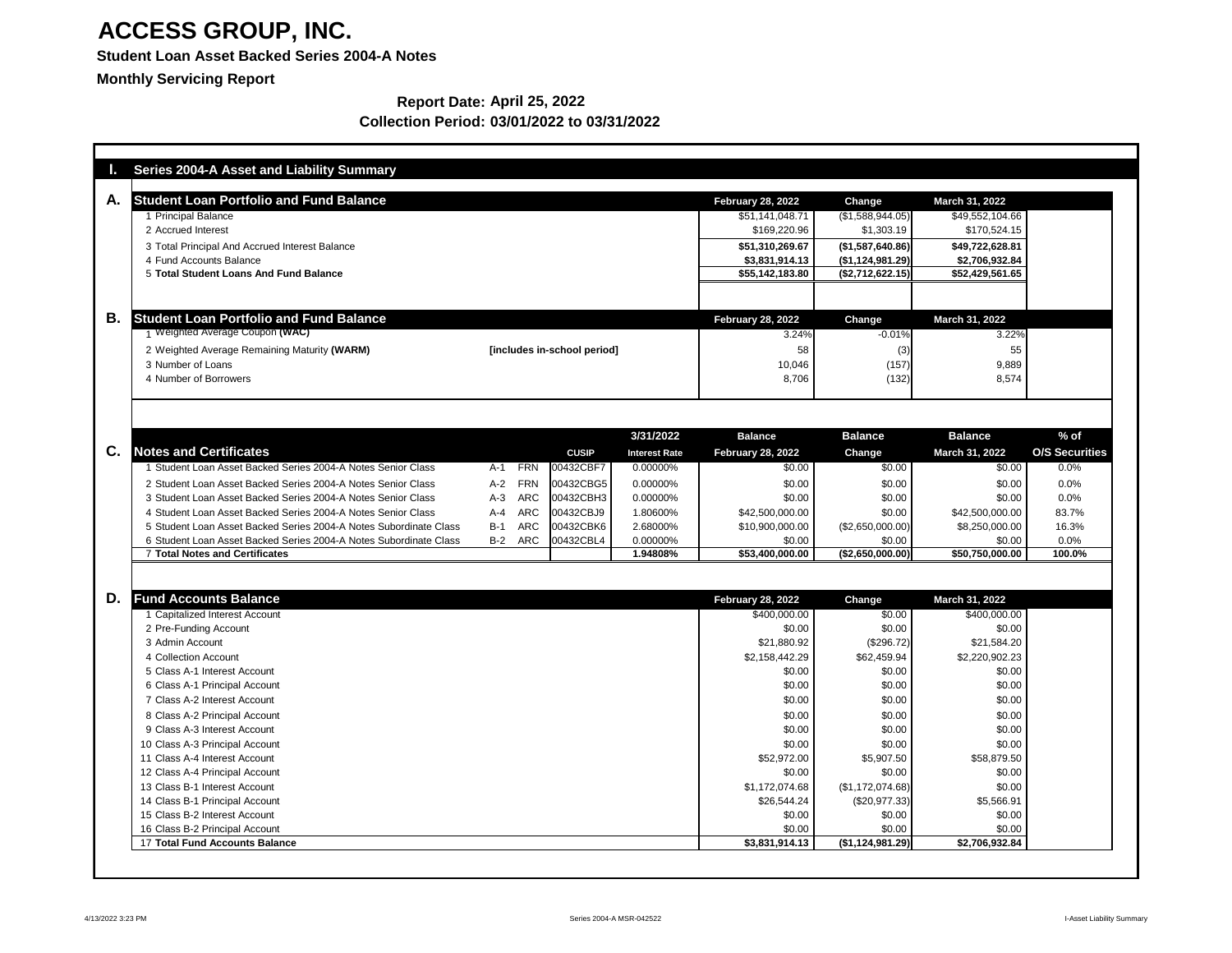**Student Loan Asset Backed Series 2004-A Notes**

**Monthly Servicing Report**

| U., | <b>Series 2004-A Transactions and Accruals</b>                                                                                                                                                                                                                                                                                        |                                      |                                                                              |
|-----|---------------------------------------------------------------------------------------------------------------------------------------------------------------------------------------------------------------------------------------------------------------------------------------------------------------------------------------|--------------------------------------|------------------------------------------------------------------------------|
|     |                                                                                                                                                                                                                                                                                                                                       |                                      |                                                                              |
| А.  | <b>Student Loan Cash Principal Activity</b>                                                                                                                                                                                                                                                                                           |                                      | March 31, 2022                                                               |
|     | <b>Borrower Payments - Total</b><br><b>Claim Payments</b><br>2<br>Refunds<br>3<br><b>Reversals</b><br>4<br>5a New Acquisitions - Principal<br>5b Cancellations - Principal<br>5c New Acquisitions - Sale Transfers<br>5d New Acquisitions - Repurchases<br>New Acquisitions - Total<br>5<br><b>Total Cash Principal Activity</b><br>6 | \$0.00<br>\$0.00<br>\$0.00<br>\$0.00 | (\$1,520,524.08)<br>\$0.00<br>\$0.00<br>\$0.00<br>\$0.00<br>(\$1,520,524.08) |
| В.  | <b>Student Loan Non-Cash Principal Activity</b><br><b>Capitalized Interest</b><br>New Acquisitions/Cancellations - Fees<br>2<br><b>Capitalized Guarantee Fees</b><br>3<br>4a Small Balance and Other Adjustments<br>4b Adjustments - Write-offs<br><b>Total Adjustments</b><br>4<br><b>Total Non-Cash Principal Activity</b><br>5     | (\$1,134.98)<br>(\$69,070.73)        | \$1,785.74<br>\$0.00<br>\$0.00<br>(\$70,205.71)<br>(\$68,419.97)             |
| C.  | <b>Total Student Loan Principal Activity</b>                                                                                                                                                                                                                                                                                          |                                      | (\$1,588,944.05)                                                             |
| D.  | <b>Student Loan Cash Interest Activity</b><br>Borrower Payments - Total<br><b>Claim Payments</b><br>2<br>3a New Acquisitions - Sale Transfers<br>3b New Acquisitions - Repurchases<br><b>New Acquisitions</b><br>3<br><b>Other Adjustments</b><br>4<br><b>Total Cash Interest Activity</b><br>5                                       | \$0.00<br>\$0.00                     | (\$145,952.54)<br>\$0.00<br>\$0.00<br>\$0.00<br>$($ \$145,952.54)            |
| Е.  | <b>Student Loan Non-Cash Interest Activity</b><br><b>Borrower Accruals</b><br>1<br><b>Capitalized Interest</b><br>2<br>3a Small Balance and Other Adjustments<br>3b Adjustments - Write-offs<br><b>Total Adjustments</b><br>3<br>Fee Accruals<br>4<br>5<br><b>Total Non-Cash Interest Activity</b>                                    | \$1,133.99<br>(\$2,736.03)           | \$148,718.52<br>(\$1,785.74)<br>(\$1,602.04)<br>\$1,924.99<br>\$147,255.73   |
| F.  | <b>Total Student Loan Interest Activity</b>                                                                                                                                                                                                                                                                                           |                                      | \$1,303.19                                                                   |

#### **Report Date: April 25, 2022 Collection Period: 03/01/2022 to 03/31/2022**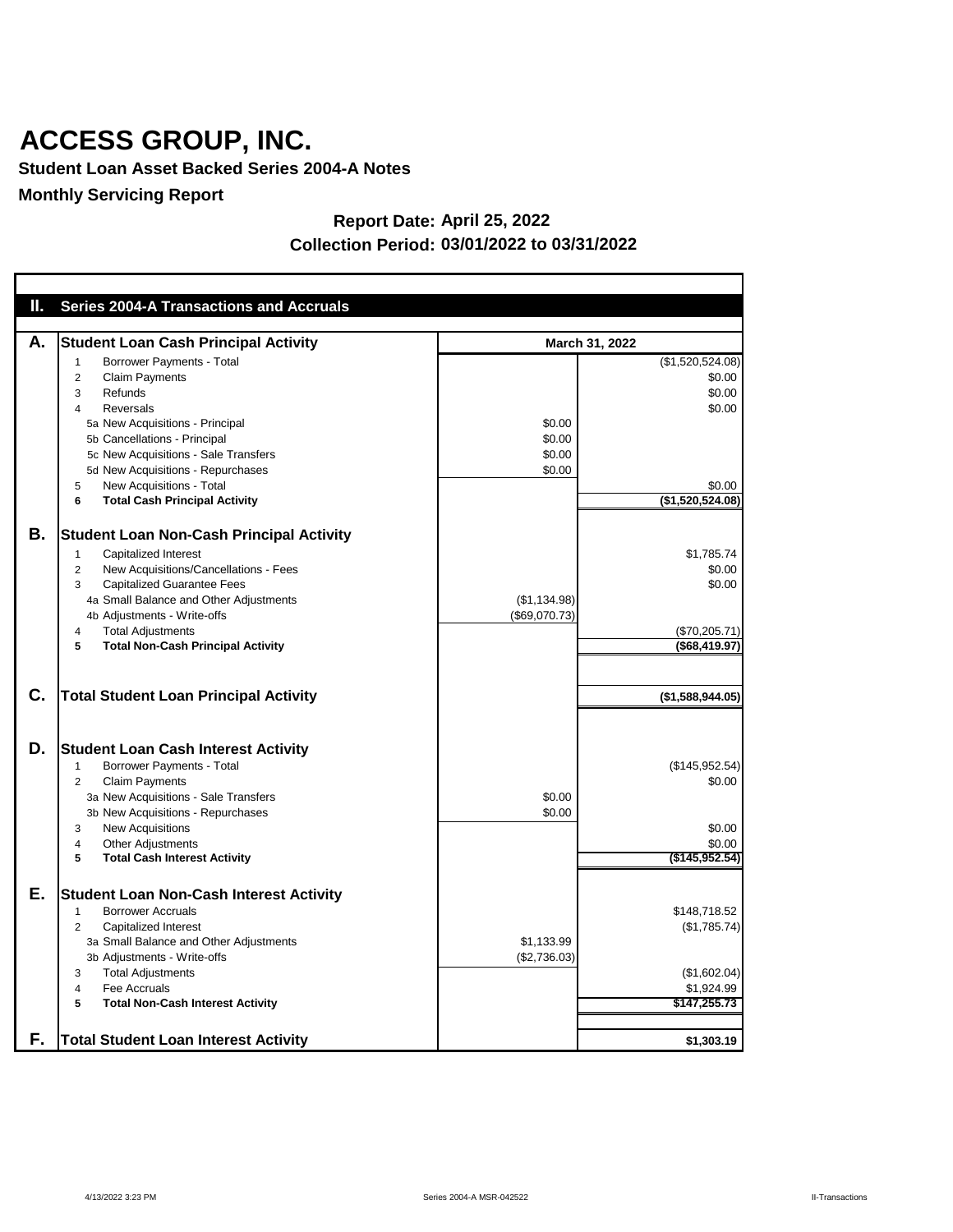**Student Loan Asset Backed Series 2004-A Notes**

**Monthly Servicing Report**

#### **Report Date: April 25, 2022**

|           | III. Series 2004-A Collection Fund Activity                                                                                                                                                                        |                  |                                   |                                       |
|-----------|--------------------------------------------------------------------------------------------------------------------------------------------------------------------------------------------------------------------|------------------|-----------------------------------|---------------------------------------|
| А.        | <b>Collection Fund</b>                                                                                                                                                                                             | March 31, 2022   |                                   |                                       |
|           | <b>Beginning Balance</b>                                                                                                                                                                                           | \$1,661,805.63   |                                   |                                       |
|           | <b>Transfers to Other Funds</b>                                                                                                                                                                                    | (\$1,661,805.63) |                                   |                                       |
|           | 1a Amount received in the collection account related to the collection period                                                                                                                                      | \$2,089,723.19   |                                   |                                       |
|           | 1b Earnings                                                                                                                                                                                                        | \$75.77          |                                   |                                       |
|           | 1c Recoveries                                                                                                                                                                                                      | \$57,713.18      |                                   |                                       |
|           |                                                                                                                                                                                                                    |                  |                                   |                                       |
|           | 1d Misc. Payments Received/Due                                                                                                                                                                                     | \$0.00           |                                   |                                       |
|           | Only on capitalized interest release date any amount remaining in the CAPI account in excess of the CAPI account requirement                                                                                       | \$0.00           |                                   |                                       |
|           | Amount in the capitalized interest account after application of funds in the collection account                                                                                                                    | \$0.00           |                                   |                                       |
|           | Amount received in the collection account after last date of related collection period                                                                                                                             | \$0.00           |                                   |                                       |
|           | <b>Ending Balance</b>                                                                                                                                                                                              | \$2,147,512.14   |                                   |                                       |
|           |                                                                                                                                                                                                                    |                  |                                   |                                       |
| <b>B.</b> | <b>Required Payments Under Waterfall</b>                                                                                                                                                                           | <b>Payment</b>   | <b>Distribute from Collection</b> | <b>Transfer from Capitalized Fund</b> |
|           | 1a Administrative Allowance                                                                                                                                                                                        | \$19,177.89      | \$19,177.89                       | \$0.00                                |
|           | 1b Broker Dealer, Auction Agent and Other Fees                                                                                                                                                                     | \$1,553.04       | \$1,553.04                        | \$0.00                                |
|           | 2a Payment of Interest Distribution Amount on Senior Notes; Class A-1                                                                                                                                              | \$0.00           | \$0.00                            | \$0.00                                |
|           | 2b Payment of Interest Distribution Amount on Senior Notes; Class A-2                                                                                                                                              | \$0.00           | \$0.00                            | \$0.00                                |
|           | 2c Payment of Interest Distribution Amount on Senior Notes; Class A-3                                                                                                                                              | \$0.00           | \$0.00                            | \$0.00                                |
|           | 2d Payment of Interest Distribution Amount on Senior Notes; Class A-4                                                                                                                                              | \$62,883.00      | \$62,883.00                       | \$0.00                                |
|           | 3a Payment of Principal Distribution Amount on Senior Notes; Class A-1                                                                                                                                             | \$0.00           | \$0.00                            | \$0.00                                |
|           | 3b Payment of Principal Distribution Amount on Senior Notes; Class A-2                                                                                                                                             | \$0.00           | \$0.00                            | \$0.00                                |
|           | 3c Payment of Principal Distribution Amount on Senior Notes; Class A-3                                                                                                                                             | \$0.00           | \$0.00                            | \$0.00                                |
|           | 3d Payment of Principal Distribution Amount on Senior Notes; Class A-4                                                                                                                                             | \$0.00           | \$0.00                            | \$0.00                                |
|           | 4a Payment of Interest Distribution Amount on Subordinate Notes 2004-A Class B-1                                                                                                                                   | \$30,201.69      | \$30,201.69                       | \$0.00                                |
|           | 4b Payment of Interest Distribution Amount on Subordinate Notes 2004-A Class B-2                                                                                                                                   | \$0.00           | \$0.00                            | \$0.00                                |
|           | 5a Payment of Principal Distribution Amount on Subordinate Notes 2004-A Class B-1 (if interest trigger)<br>5b Payment of Principal Distribution Amount on Subordinate Notes 2004-A Class B-2 (if interest trigger) | \$0.00<br>\$0.00 | \$0.00<br>\$0.00                  | \$0.00<br>\$0.00                      |
|           | Payment to the Subordinate Class B Note Principal account on the final Maturity date set forth                                                                                                                     | \$0.00           | \$0.00                            | \$0.00                                |
|           | Payment to the Capitalized Interest account to increase balance thereof set forth                                                                                                                                  | \$0.00           | \$0.00                            | \$0.00                                |
|           | Payment of any carry-over amounts due with respect to the class A-3 and Class A-4 notes                                                                                                                            | \$0.00           | \$0.00                            | \$0.00                                |
|           | Payment of any carry-over amounts due with respect to the class B-1 and B-2 notes                                                                                                                                  | \$0.00           | \$0.00                            | \$0.00                                |
|           | 10 Payment of principal with respect to the notes (Allocation of Principal Payments)                                                                                                                               | \$1,987,046.79   | \$1,987,046.79                    | \$0.00                                |
|           | 11 Only on or after the first Capitalized interest release date, any remainder to Access Group                                                                                                                     | \$46,649.73      | \$46,649.73                       | \$0.00                                |
|           | <b>Total Payments</b>                                                                                                                                                                                              | \$2,147,512.14   | \$2,147,512.14                    | \$0.00                                |
|           |                                                                                                                                                                                                                    |                  |                                   |                                       |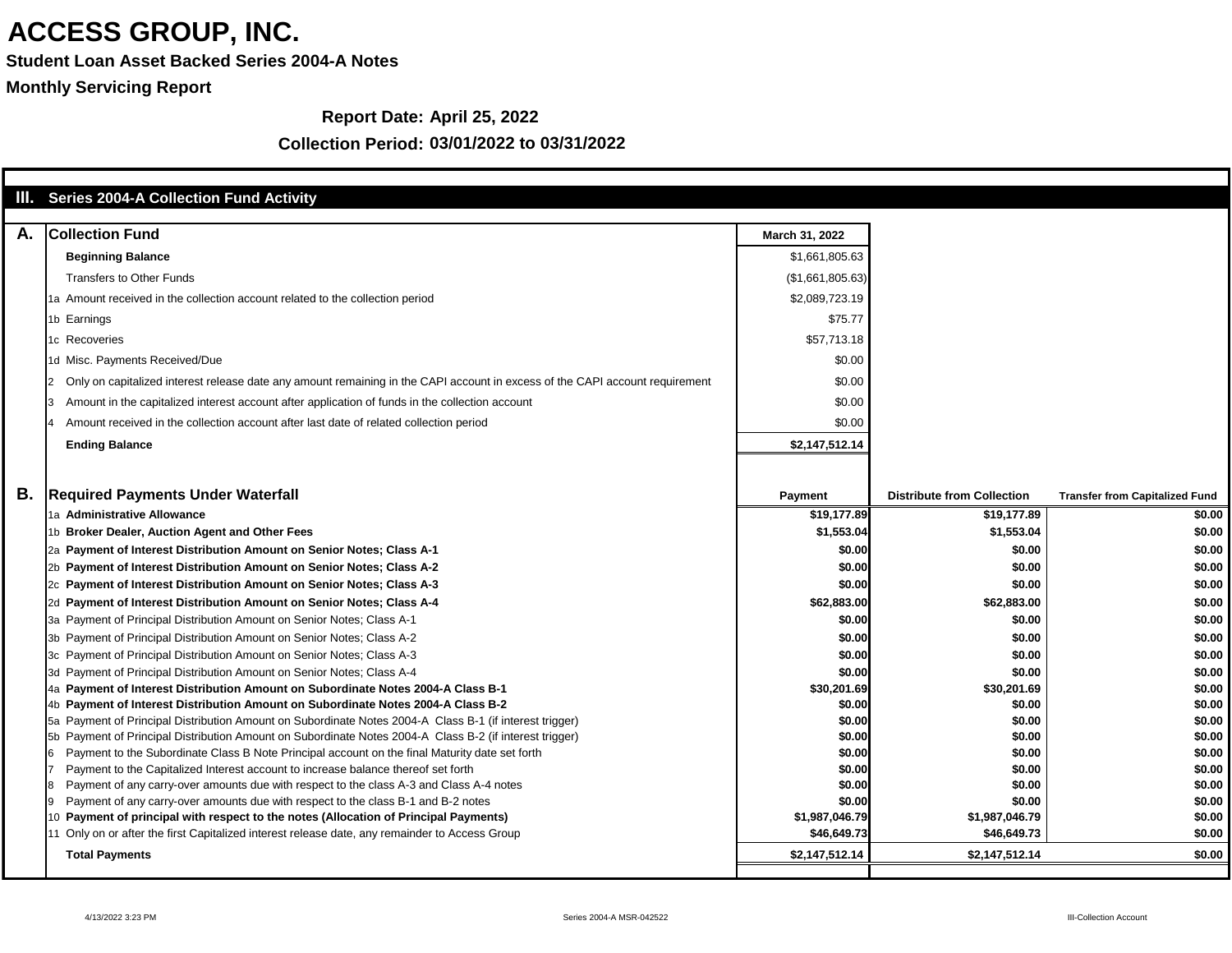### **Student Loan Asset Backed Series 2004-A Notes**

**Monthly Servicing Report**

### **Report Date: April 25, 2022**

|    |               | IV. Series 2004-A Notes Waterfall for Distributions                                                  |                |                      |                     |
|----|---------------|------------------------------------------------------------------------------------------------------|----------------|----------------------|---------------------|
|    |               |                                                                                                      |                | Remaining            | <b>CAPI Account</b> |
|    |               |                                                                                                      |                | <b>Funds Balance</b> | <b>Used</b>         |
| Α. |               | <b>Total Available Funds (Collection Fund Account)</b>                                               | \$2,147,512.14 | \$2,147,512.14       | \$0.00              |
|    |               |                                                                                                      |                |                      |                     |
| Β. | <b>First</b>  | <b>Administration Allowance</b>                                                                      | \$20,730.93    | \$2,126,781.21       | \$0.00              |
|    |               |                                                                                                      |                |                      |                     |
| C. | <b>Second</b> | Payment of Interest Distribution Amount on Senior Notes or Senior Obligations:                       |                |                      |                     |
|    |               | (a) Student Loan Asset-Backed Notes, Senior Series 2004-A Class A-1 [FRN]                            | \$0.00         | \$2,126,781.21       | \$0.00              |
|    |               | (b) Student Loan Asset-Backed Notes, Senior Series 2004-A Class A-2 [FRN]                            | \$0.00         | \$2,126,781.21       | \$0.00              |
|    |               | (c) Student Loan Asset-Backed Notes, Senior Series 2004-A Class A-3 [ARC]                            | \$0.00         | \$2,126,781.21       | \$0.00              |
|    |               | (d) Student Loan Asset-Backed Notes, Senior Series 2004-A Class A-4 [ARC]                            | \$62,883.00    | \$2,063,898.21       | \$0.00              |
|    |               | <b>Total Interest Distribution on Senior Notes or Obligations:</b>                                   | \$62,883.00    |                      |                     |
|    |               |                                                                                                      |                |                      |                     |
| D. | <b>Third</b>  | Payment of Principal Distribution Amount on Senior Notes or Senior Obligations:                      |                |                      |                     |
|    |               | (a) Student Loan Asset-Backed Notes, Senior Series 2004-A Class A-1 [FRN]                            | \$0.00         | \$2,063,898.21       | \$0.00              |
|    |               | (b) Student Loan Asset-Backed Notes, Senior Series 2004-A Class A-2 [FRN]                            | \$0.00         | \$2,063,898.21       | \$0.00              |
|    |               | (c) Student Loan Asset-Backed Notes, Senior Series 2004-A Class A-3 [ARC]                            | \$0.00         | \$2,063,898.21       | \$0.00              |
|    |               | (d) Student Loan Asset-Backed Notes, Senior Series 2004-A Class A-4 [ARC]                            | \$0.00         | \$2,063,898.21       | \$0.00              |
|    |               | <b>Total Principal Distribution on Senior Notes or Obligations:</b>                                  | \$0.00         |                      |                     |
|    |               |                                                                                                      |                |                      |                     |
| Е. | <b>Fourth</b> | Payment of Interest Distribution Amount on Subordinate Notes 2004-A Class B-1 [ARC]:                 | \$30,201.69    | \$2,033,696.52       | \$0.00              |
|    |               | Payment of Interest Distribution Amount on Subordinate Notes 2004-A Class B-2 [ARC]:                 | \$0.00         | \$2,033,696.52       | \$0.00              |
|    |               |                                                                                                      |                |                      |                     |
| F. | <b>Fifth</b>  | Payment of Principal Distribution Amount on Subordinate Notes 2004-A Class B-1 (if interest trigger) | \$0.00         | \$2,033,696.52       | \$0.00              |
|    |               | Payment of Principal Distribution Amount on Subordinate Notes 2004-A Class B-2 (if interest trigger) | \$0.00         | \$2,033,696.52       | \$0.00              |
|    |               |                                                                                                      |                |                      |                     |
| G. | <b>Sixth</b>  | Payment to the Subordinate Class B Note Principal account on the final Maturity date set forth       | \$0.00         | \$2,033,696.52       | \$0.00              |
|    |               |                                                                                                      |                |                      |                     |
|    |               |                                                                                                      |                |                      |                     |
| Η. | Seventh       | Payment to the Capitalized Interest account to increase balance thereof set forth                    | \$0.00         | \$2,033,696.52       | \$0.00              |
|    |               |                                                                                                      |                |                      |                     |
| ι. | Eighth        | Payment of any carry-over amounts due with respect to the class A-3 and class A-4 notes              | \$0.00         | \$2,033,696.52       | \$0.00              |
|    |               |                                                                                                      |                |                      |                     |
| J. | <b>Ninth</b>  | Payment of any carry-over amounts due with respect to the class B notes                              | \$0.00         | \$2,033,696.52       | \$0.00              |
|    |               |                                                                                                      |                |                      |                     |
| K. | <b>Tenth</b>  | Payment of principal with respect to the notes (Allocation of Principal Payments)                    | \$1,987,046.79 | \$46,649.73          | \$0.00              |
|    |               |                                                                                                      |                |                      |                     |
|    |               |                                                                                                      |                |                      |                     |
|    | Eleventh      | Only on or after the Capitalized interest release date, any remainder to Access Group                | \$46,649.73    | \$0.00               | \$0.00              |
|    |               |                                                                                                      |                |                      |                     |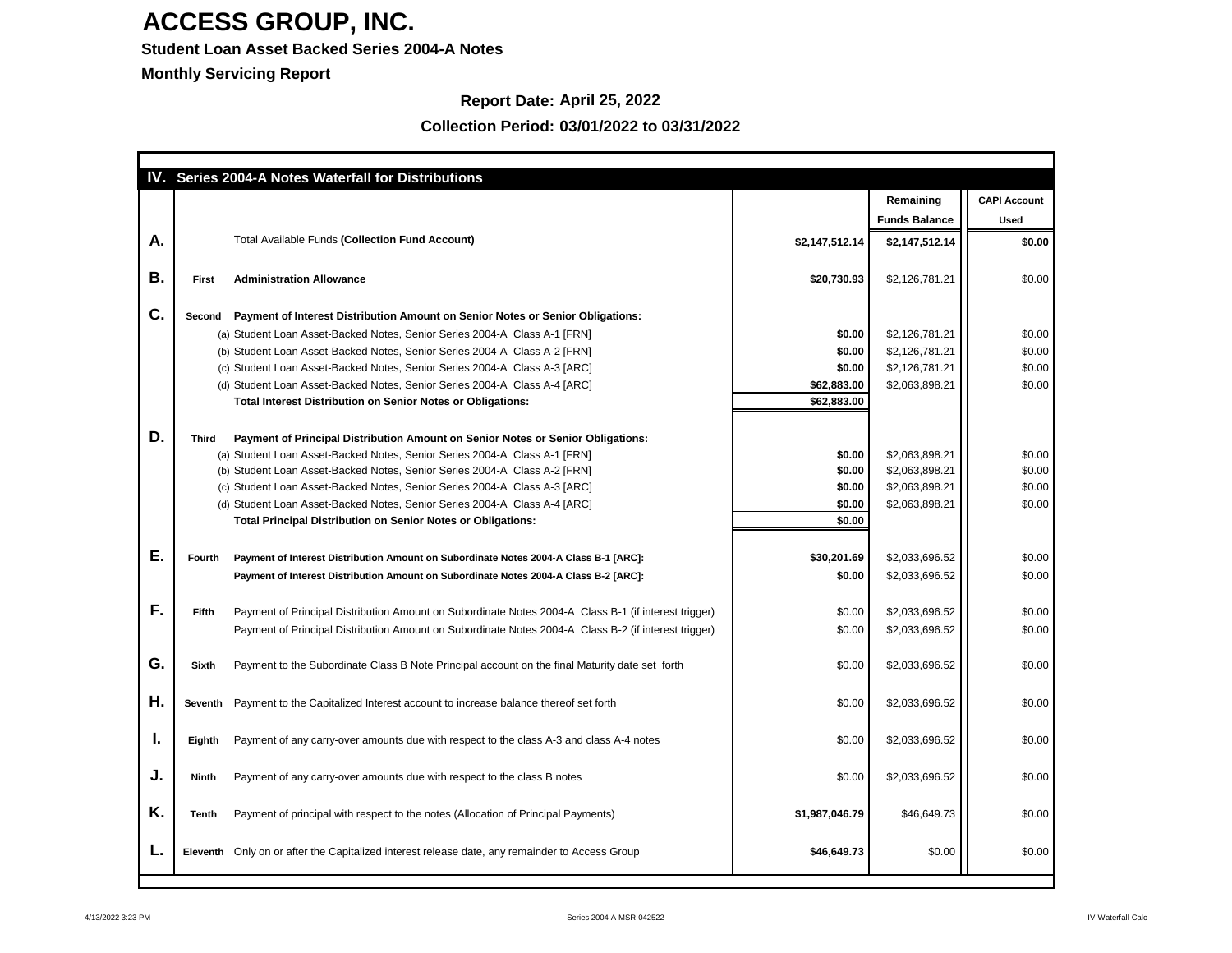#### **Student Loan Asset Backed Series 2004-A Notes**

**Monthly Servicing Report**

#### **Report Date: April 25, 2022**

| А. | <b>Net Loan Rate</b>                                              |                         |                          |
|----|-------------------------------------------------------------------|-------------------------|--------------------------|
|    | 1 FRN Notes outstanding Balance                                   | \$0.00                  |                          |
|    | 2 ARC Notes outstanding Balance                                   | \$50,750,000.00         |                          |
|    | 3 Amount of Accrued Interest                                      | \$133,282.63            |                          |
|    | 4 Plus investment earnings and late fees                          | \$2,355.43              |                          |
|    | 5 Minus Amount of interest on FRN                                 | \$0.00                  |                          |
|    | 6 Minus portion of Administrative allowance                       | \$18,582.04             |                          |
|    | 7 Minus Notes fees expected during current Interest Period        | \$1,553.04              |                          |
|    | 8 Annualized Net Loan Rate based on Current ARC Notes Outstanding | 2.74%                   |                          |
|    | <b>Net Loan Rate</b>                                              | 2.74%                   |                          |
|    |                                                                   |                         |                          |
| Β. | <b>Senior Asset Percentage</b>                                    | <b>Pre-Distribution</b> | <b>Post-Distribution</b> |
|    | 1 Student Loan Portfolio Balance                                  | \$49,722,628.81         | \$49,722,628.81          |
|    | 2 Fund Balances                                                   | \$2,706,932.84          | \$2,581,103.12           |
|    | 3 Senior Notes Interest and Fees Accrued                          | \$51,664.50             | \$51,664.50              |
|    | 4 Senior Notes Outstanding                                        | \$42,500,000.00         | \$42,500,000.00          |
|    | <b>Senior Asset Percentage</b>                                    | 123.24%                 | 122.95%                  |
|    |                                                                   |                         |                          |
| C. | <b>Subordinate Asset Percentage</b>                               | <b>Pre-Distribution</b> | <b>Post-Distribution</b> |
|    | 1 Student Loan Portfolio Balance                                  | \$49,722,628.81         | \$49,722,628.81          |
|    | 2 Fund Balances                                                   | \$2,706,932.84          | \$2,581,103.12           |
|    | 3 All Notes Interest and Fees Accrued                             | \$53,731.92             | \$53,731.92              |
|    | 4 All Notes Outstanding                                           | \$50,750,000.00         | \$50,750,000.00          |
|    |                                                                   |                         |                          |

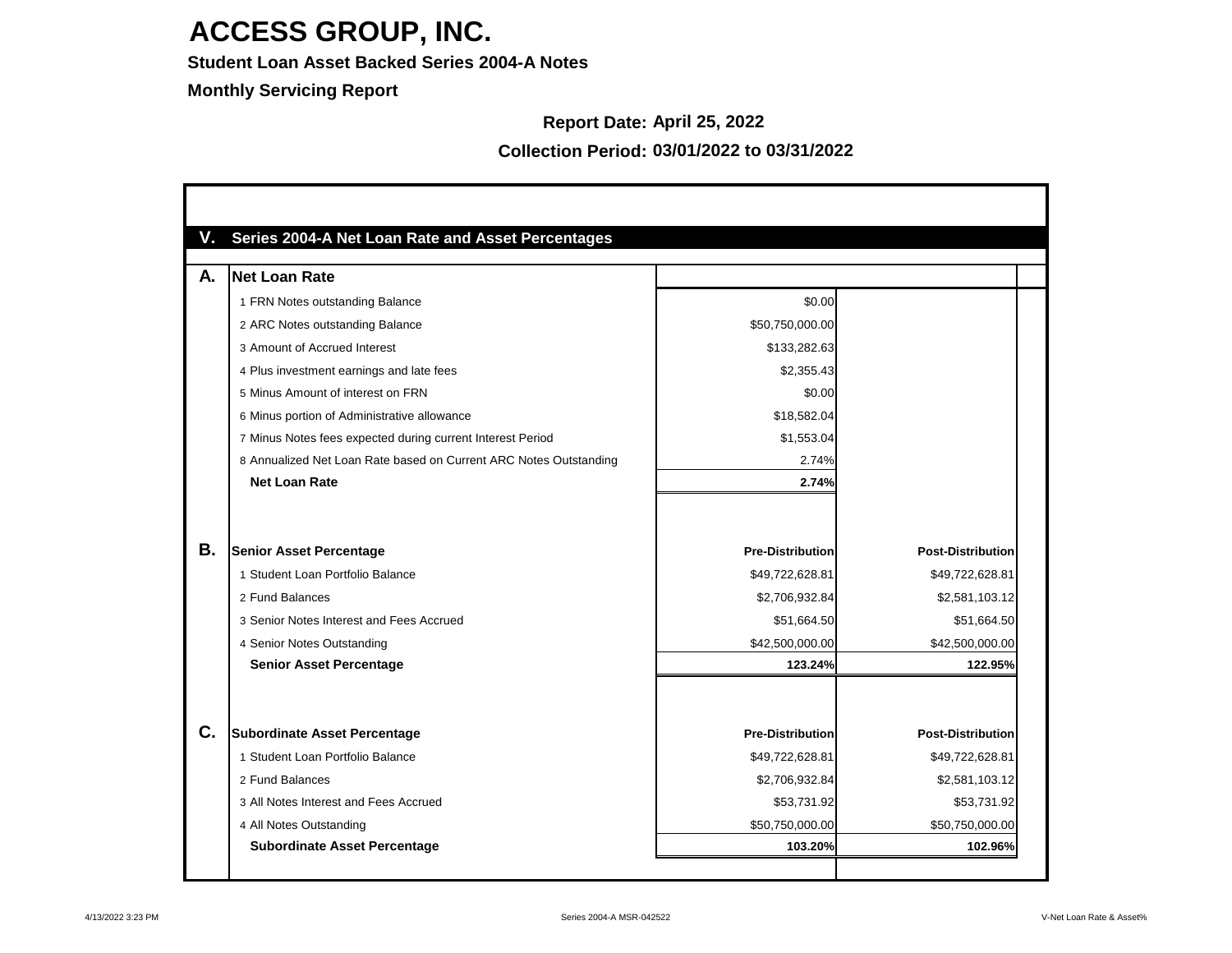### **Student Loan Asset Backed Series 2004-A Notes**

#### **Monthly Servicing Report**

#### **Report Date: April 25, 2022**

|           | VI. Series 2004-A Portfolio Characteristics |                           |                                |                            |
|-----------|---------------------------------------------|---------------------------|--------------------------------|----------------------------|
|           |                                             | <b>Number</b><br>of Loans | <b>Dollar</b><br><b>Amount</b> | $%$ of<br><b>Portfolio</b> |
| A.        | <b>Loan Type Distribution:</b>              |                           |                                |                            |
|           | 1 Private Loans                             | 9,889                     | \$49,552,104.66                | 100.00%                    |
|           | 2 Total By Loan Type Distribution (a)       | 9,889                     | \$49,552,104.66                | 100.00%                    |
|           |                                             |                           |                                |                            |
| <b>B.</b> | <b>Borrower Status Distribution:</b>        |                           |                                |                            |
|           | 1 In-School                                 | 3                         | \$34,766.00                    | 0.07%                      |
|           | 2 Grace                                     | 1                         | \$21,638.38                    | 0.04%                      |
|           | 3 Deferment                                 | $\overline{0}$            | \$0.00                         | 0.00%                      |
|           | 4 Forbearance                               | 22                        | \$229,772.30                   | 0.46%                      |
|           | 5 Repayment                                 | 9,854                     | \$49,206,659.81                | 99.30%                     |
|           | 6 Interim Charge-Offs                       | 9                         | \$59,268.17                    | 0.12%                      |
|           | 7 Total By Borrower Status Distribution     | 9,889                     | \$49,552,104.66                | 100.00%                    |
| C.        | <b>School Type Distribution:</b>            |                           |                                |                            |
|           | 1 Graduate                                  | 9,831                     | \$49,206,471.66                | 99.30%                     |
|           | 2 Undergraduate                             | 58                        | \$345,633.00                   | 0.70%                      |
|           | 3 Total By Loan Type Distribution           | 9,889                     | \$49,552,104.66                | 100.00%                    |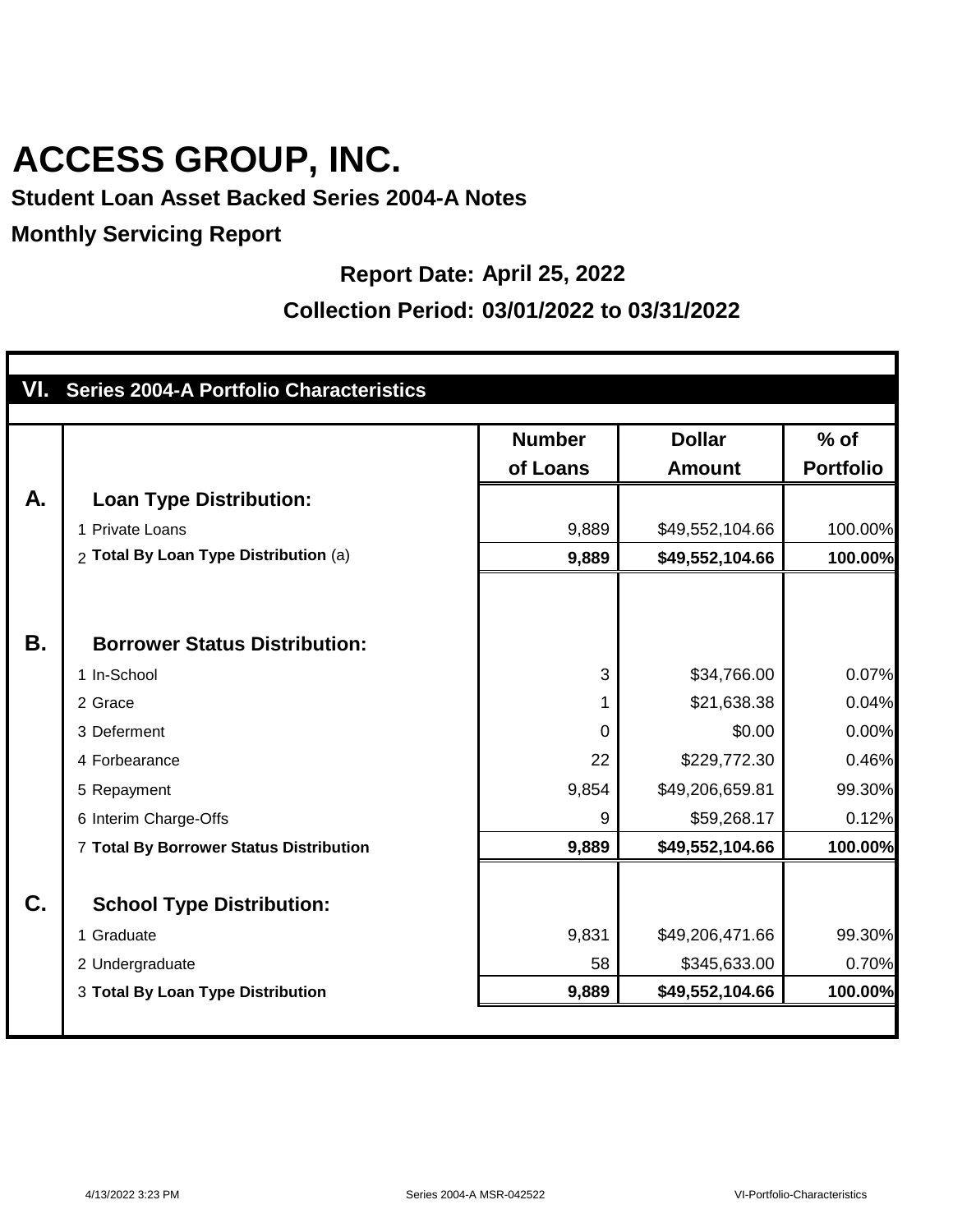### **Student Loan Asset Backed Series 2004-A Notes**

#### **Monthly Servicing Report**

**Report Date: April 25, 2022**

|    | VII. Series 2004-A Notes                                                                                                                                                                                                         | <b>Portfolio Status By Loan Type</b>                    |                                                                                                                             |                                                                       |  |  |  |
|----|----------------------------------------------------------------------------------------------------------------------------------------------------------------------------------------------------------------------------------|---------------------------------------------------------|-----------------------------------------------------------------------------------------------------------------------------|-----------------------------------------------------------------------|--|--|--|
|    | <b>Status</b><br><b>INTERIM:</b>                                                                                                                                                                                                 | # of Loans                                              | Amount (\$)<br><b>Includes Accrued Int.</b>                                                                                 | Percentage (%)                                                        |  |  |  |
| А. | In-School<br>Current                                                                                                                                                                                                             | 3                                                       | \$65,119.62                                                                                                                 | 0.13%                                                                 |  |  |  |
| Β. | <b>Grace</b><br>Current                                                                                                                                                                                                          |                                                         | \$22,081.46                                                                                                                 | 0.04%                                                                 |  |  |  |
| C. | <b>TOTAL INTERIM</b>                                                                                                                                                                                                             | 4                                                       | \$87,201.08                                                                                                                 | 0.18%                                                                 |  |  |  |
| D. | <b>REPAYMENT:</b><br><b>Active</b><br>Current<br>1-29 Days Delinquent<br>30-59 Days Delinquent<br>60-89 Days Delinquent<br>90-119 Days Delinquent<br>120-149 Days Delinquent<br>150-179 Days Delinquent<br>> 180 Days Delinquent | 9,170<br>472<br>112<br>42<br>23<br>16<br>19<br>$\bf{0}$ | \$45,154,473.04<br>\$2,704,551.42<br>\$760,566.91<br>\$266,802.76<br>\$170,924.01<br>\$135,522.16<br>\$119,316.15<br>\$0.00 | 90.81%<br>5.44%<br>1.53%<br>0.54%<br>0.34%<br>0.27%<br>0.24%<br>0.00% |  |  |  |
| Ε. | Deferment:<br>Current                                                                                                                                                                                                            | 0                                                       | \$0.00                                                                                                                      | 0.00%                                                                 |  |  |  |
| ŀ. | Forbearance:<br>Current                                                                                                                                                                                                          | 22                                                      | \$263,100.66                                                                                                                | 0.53%                                                                 |  |  |  |
| G. | <b>Interim Charge-Offs</b>                                                                                                                                                                                                       | 9                                                       | \$60,170.62                                                                                                                 | 0.12%                                                                 |  |  |  |
| Н. | <b>TOTAL REPAYMENT</b>                                                                                                                                                                                                           | 9,885                                                   | \$49,635,427.73                                                                                                             | 99.82%                                                                |  |  |  |
| Ι. | <b>TOTAL PORTFOLIO</b>                                                                                                                                                                                                           | 9,889                                                   | \$49,722,628.81                                                                                                             | 100.00%                                                               |  |  |  |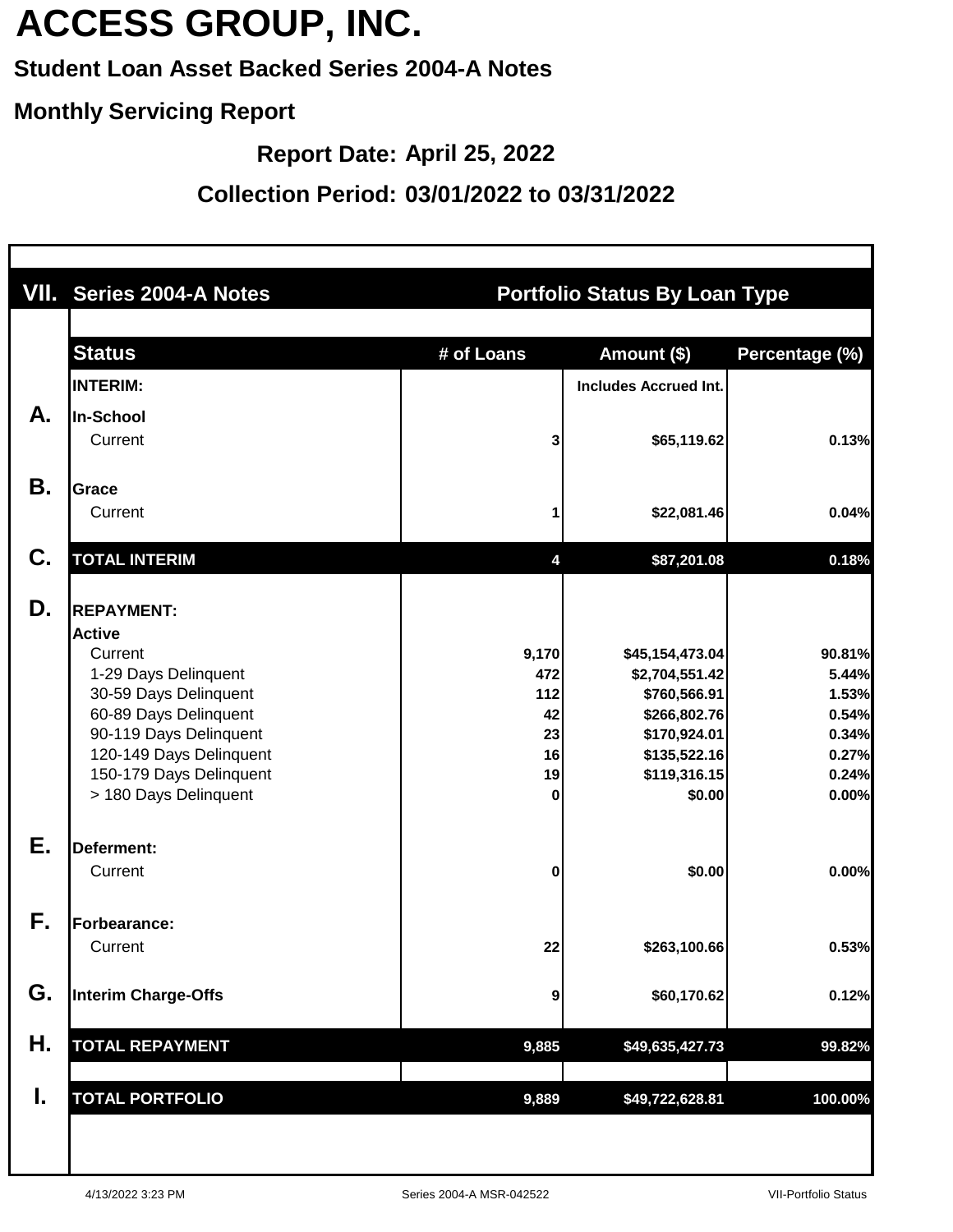### **Student Loan Asset Backed Series 2004-A Notes**

### **Monthly Servicing Report**

### **Report Date: April 25, 2022**

|    | VIII. Series 2004-A Portfolio Summary Report   |              |
|----|------------------------------------------------|--------------|
|    |                                                |              |
| Α. | 1 ABS Notes Outstanding                        | \$50,750,000 |
| В. | 1 Total Private Principal Outstanding Balance  | \$49,552,105 |
|    | 2 Total Fund Accounts Balance                  | \$2,706,933  |
|    | 3 Total Principal and Accrued Interest Balance | \$49,722,629 |
|    | 4 Number of Loans                              | 9,889        |
|    | 5 Number of Borrowers                          | 8,574        |
| C. | 1 Borrower Payments- Principal                 | \$1,520,524  |
|    | 2 Borrower Payments- Interest                  | \$145,953    |
| D. | 1 Necessary Funds Transfer to Meet Obligations | \$0          |
|    | 2 Administrative Allowance                     | \$19,178     |
|    | 3 Cash Release to Access Group Inc             | \$46,650     |
| Е. | 1 Weighted Average Coupon (WAC)                | 3.22%        |
|    | 2 Weighted Average Remaining Maturity (WARM)   | 55           |
| F. | 1 Senior Notes Outstanding                     | \$42,500,000 |
|    | 2 Subordinate Note Outstanding                 | \$8,250,000  |
|    | 3 Senior Principal Distribution Amount         | \$0          |
|    | 4 Subordinate Principal Distribution Amount    | \$2,650,000  |
|    | 5 Net Loan Rate                                | 2.74%        |
|    | 6 Senior Asset Percentage                      | 123.24%      |
|    | 7 Subordinate Asset Percentage                 | 103.20%      |
|    |                                                |              |
|    |                                                |              |